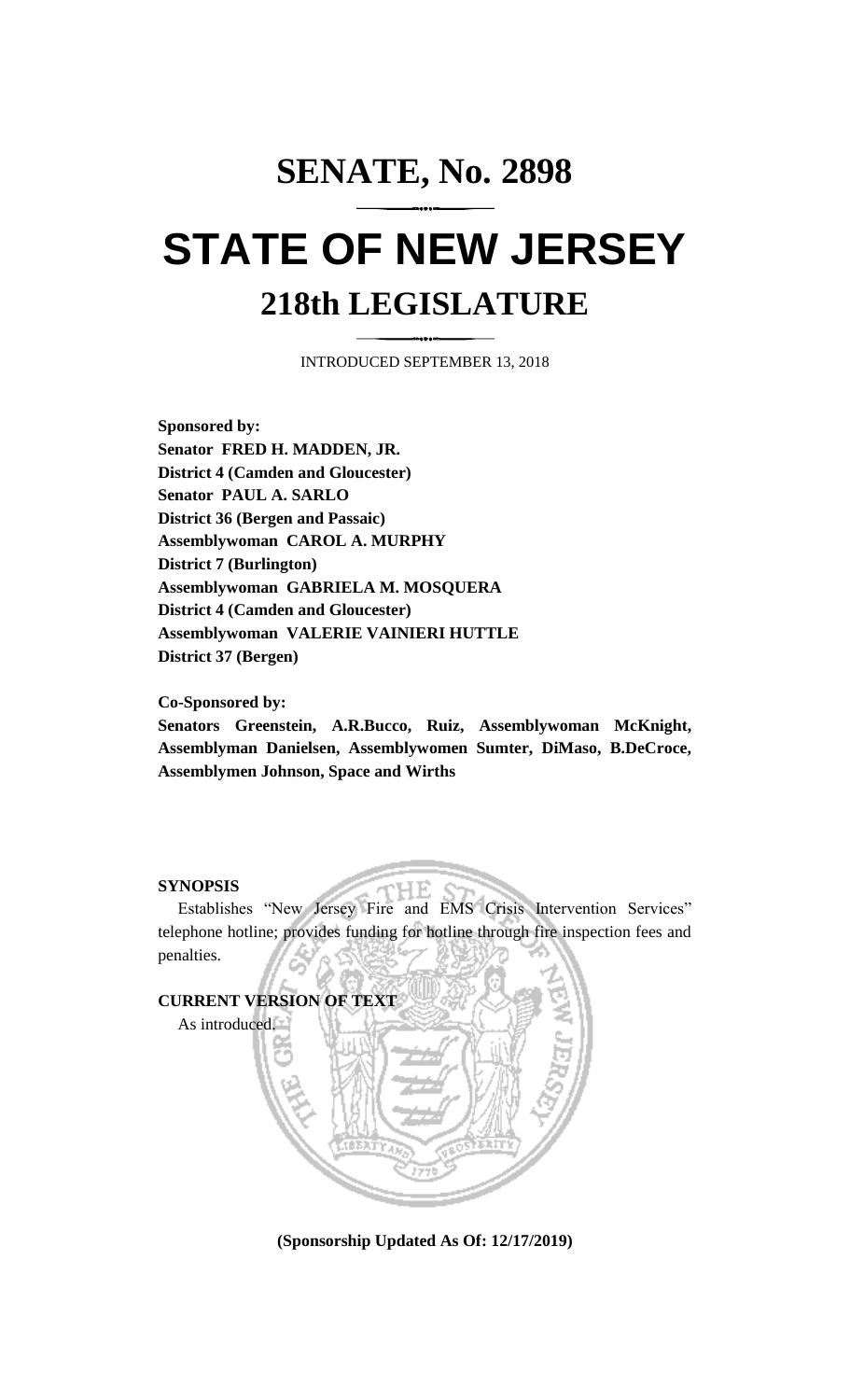**AN ACT** establishing and funding a "New Jersey Fire and EMS Crisis Intervention Services" telephone hotline and supplementing Title 52 of the Revised Statutes. **BE IT ENACTED** *by the Senate and General Assembly of the State of New Jersey:* 8 1. As used in P.L., c. (C. ) (pending before the Legislature as this bill): "Division" means the Division of Fire Safety in the Department of Community Affairs. "University" means Rutgers, The State University/University Behavioral Health Care. 2. a. The division, in conjunction with the university, shall establish and maintain, on a 24-hour daily basis, a toll-free "New Jersey Fire and EMS Crisis Intervention Services" telephone hotline. The hotline shall receive and respond to calls from fire and emergency services personnel who experience depression, anxiety, stress, or any other psychological or emotional disorder or condition. The operators of the hotline shall identify and refer callers to further debriefing and counseling services. b. The operators of the hotline shall be trained by the division and the university, and, to the greatest extent possible, shall be persons who are: (1) familiar with the post-trauma disorders and psychological and emotional disorders and conditions that are frequently experienced by fire and emergency services personnel; or (2) trained to provide counseling services involving marriage and family life, substance abuse, personal stress management, and other emotional or psychological disorders or conditions that may adversely affect fire and emergency services personnel. c. The division and the university shall provide for the confidentiality of the names of the fire and emergency services personnel calling, the information discussed by a caller and operator, and any referrals for further debriefing or counseling. However, the division, after consultation with the university, may, by rule and regulation, establish guidelines for monitoring any fire or emergency services caller who exhibits signs of a severe emotional or psychological disorder or condition which the operator handling the call reasonably believes may result in harm to the caller or any other person. 3. The division, after consultation with the university, shall prepare a list of the following persons who are willing to accept referrals and administer the debriefing and counseling services provided through the telephone hotline: appropriately licensed or certified psychiatrists, psychologists, and social workers;

 appropriately trained and qualified counselors; and experienced former fire and emergency services personnel.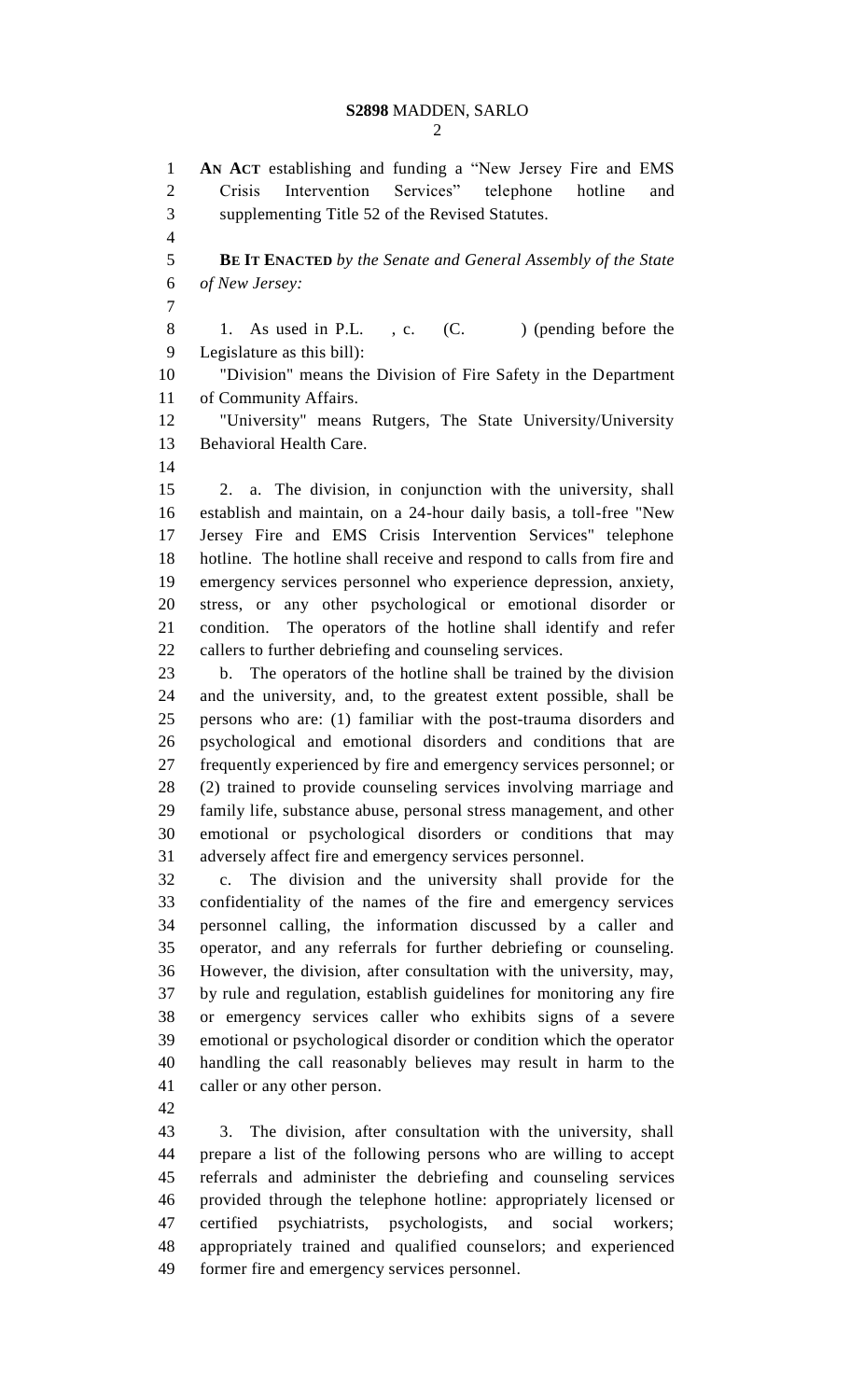## **S2898** MADDEN, SARLO

 4. In establishing the hotline pursuant to the provisions of P.L. , c. (C. ) (pending before the Legislature as this bill), the division and university shall consult with a representative from the New Jersey Career Fire Chiefs Association; New Jersey State Firefighters Mutual Benevolent Association; Professional Firefighters Association of New Jersey; New Jersey Hospital Association; New Jersey Association of Paramedic Programs; EMS Council of New Jersey; New Jersey State Fire Chiefs Association; any other exclusive bargaining representative for a New Jersey fire department or force, or emergency services agency or provider; and any others that the division deems appropriate.

 5. Notwithstanding any provision of law to the contrary, an amount not less than \$250,000, as determined by the Commissioner of Community Affairs, shall be annually appropriated to defray the costs associated with operating and maintaining the "New Jersey Fire and EMS Crisis Intervention Services" telephone hotline. The appropriation shall be payable out of the fees and penalties derived from fire code enforcement activities pursuant to the "Uniform Fire Safety Act," P.L.1983, c.383 (C.52:27D-192 et seq.). 

 6. This act shall take effect on the first day of the fifth month following enactment, but the Director of the Division of Fire Safety may take any anticipatory administrative action in advance as shall be necessary for the implementation of the act.

- 
- 
- 

## STATEMENT

 This bill directs the Division of Fire Safety in the Department of Community Affairs, in conjunction with Rutgers, The State University/University Behavioral Health Care, to establish a 24- hour, toll-free "New Jersey Fire and EMS Crisis Intervention Services" telephone hotline. The division and university are to consult with representatives of certain fire and emergency services organizations when establishing the hotline.

 The hotline would be available to fire and emergency services personnel experiencing depression, anxiety, stress, or any other psychological or emotional disorder or condition. When necessary and appropriate, hotline operators would refer callers to further debriefing and counseling services.

 To ensure the integrity of the telephone hotline and to encourage fire and emergency services personnel to utilize those services, the division is required to provide for the confidentiality of each caller to the hotline. However, the division, after consultation with the university, may establish guidelines for monitoring any fire or emergency services caller who exhibits signs of a severe psychological or emotional disorder or condition that may result in harm to the caller or others.